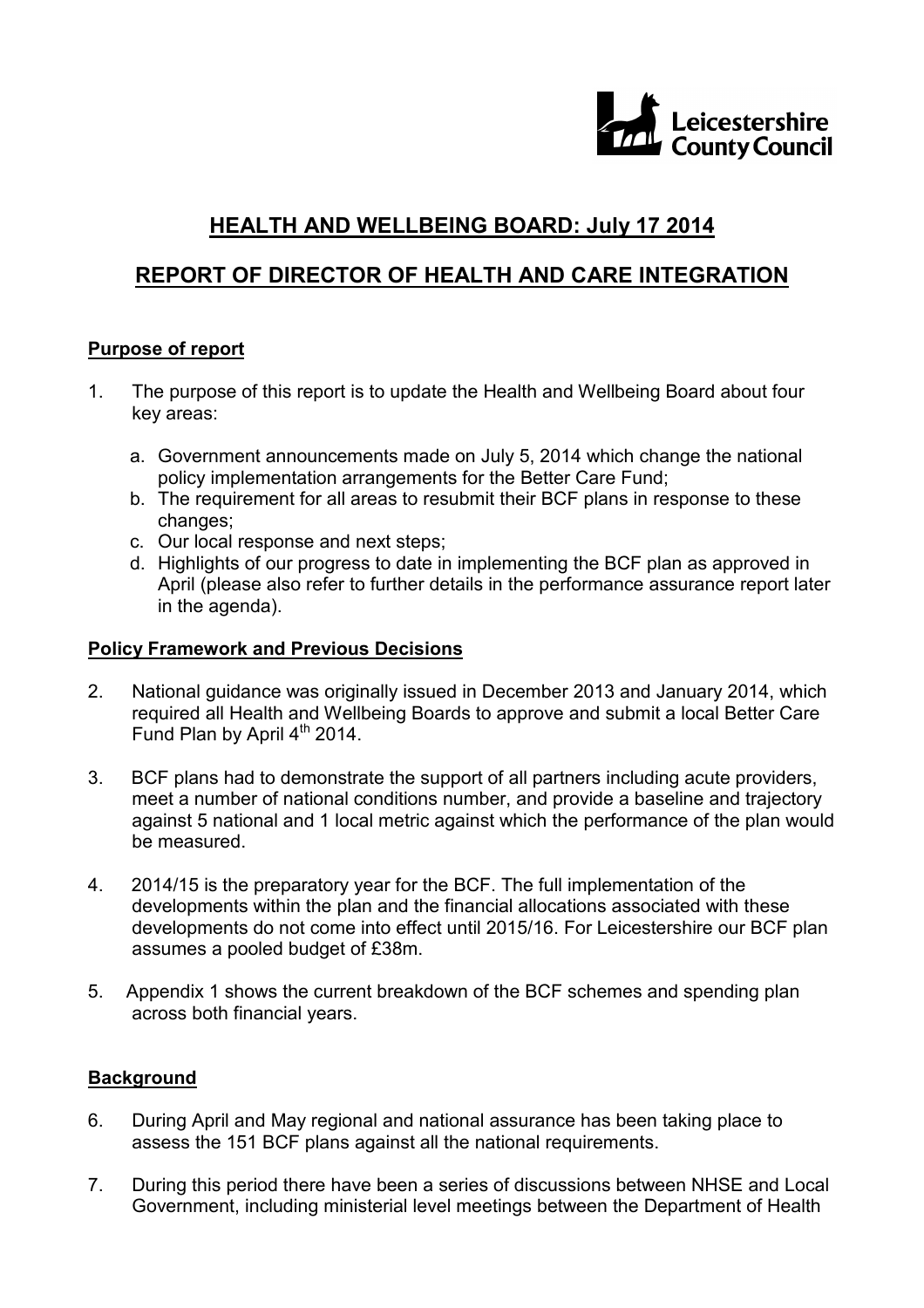and the Department of Communities and Local Government to discuss the levels of assurance BCF plans provide at this early stage, in particular with respect to

- a. The ability of plans to demonstrate evidence based schemes to reduce avoidable emergency admissions to a sufficient level of ambition;
- b. The involvement of acute providers in approving local plans.
- 8. At the time of the BCF submissions in April the BCF performance and financial regime did not entail any funds being held back centrally on the basis of performance.
- 9. However there was a clear expectation that a local contingency/risk pool would need to operate (to be set out within the section 75 agreement for each BCF) with effect from 2015/16.
- 10. If performance against the metrics did not reach the locally agreed thresholds, funds from this risk pool would be used to mitigate the financial consequences between partners.
- 11. There was also an expectation that if local areas were falling short of their trajectories additional support and oversight from NHSE and Local Government would be in place, where necessary, to assist with getting plans back on track.
- 12. Leicestershire's BCF plan submission on April  $4<sup>th</sup>$  set out the level of contingency partners agreed for the financial plan, and the Integration Executive is leading the work needed to develop the section 75 agreement and supporting risk sharing agreement.
- 13. During June 2014 it became apparent that all local areas would shortly be asked to resubmit their BCF plans with additional evidence and assurance.
- 14. At the time of writing this report 15 areas have already been notified to resubmit their plans in the first cohort by July 9. They have been issued with revised submission templates for this purpose. Leicestershire is not in this cohort. We understand further guidance is imminent for the remainder of the areas and that we may be asked to make this resubmission by August 1st.
- 15. On July 5, 2014 an announcement was made by the Department of Health setting out some fundamental changes to the BCF planning arrangements which we will need to take account of in our resubmission. Appendix 2 provides a copy of the announcement.
- 16. We anticipate the further guidance for submitting plans will cover the implications of these changes in more detail.
- 17. There are three immediate main areas of change/concern to note in taking forward our local response, all of which are subject to further clarification and guidance.
	- a. There is now a very high emphasis on the avoidable emergency admissions metric – this is could mean:
		- i. A change to the overall number of metrics against which the plan will be measured;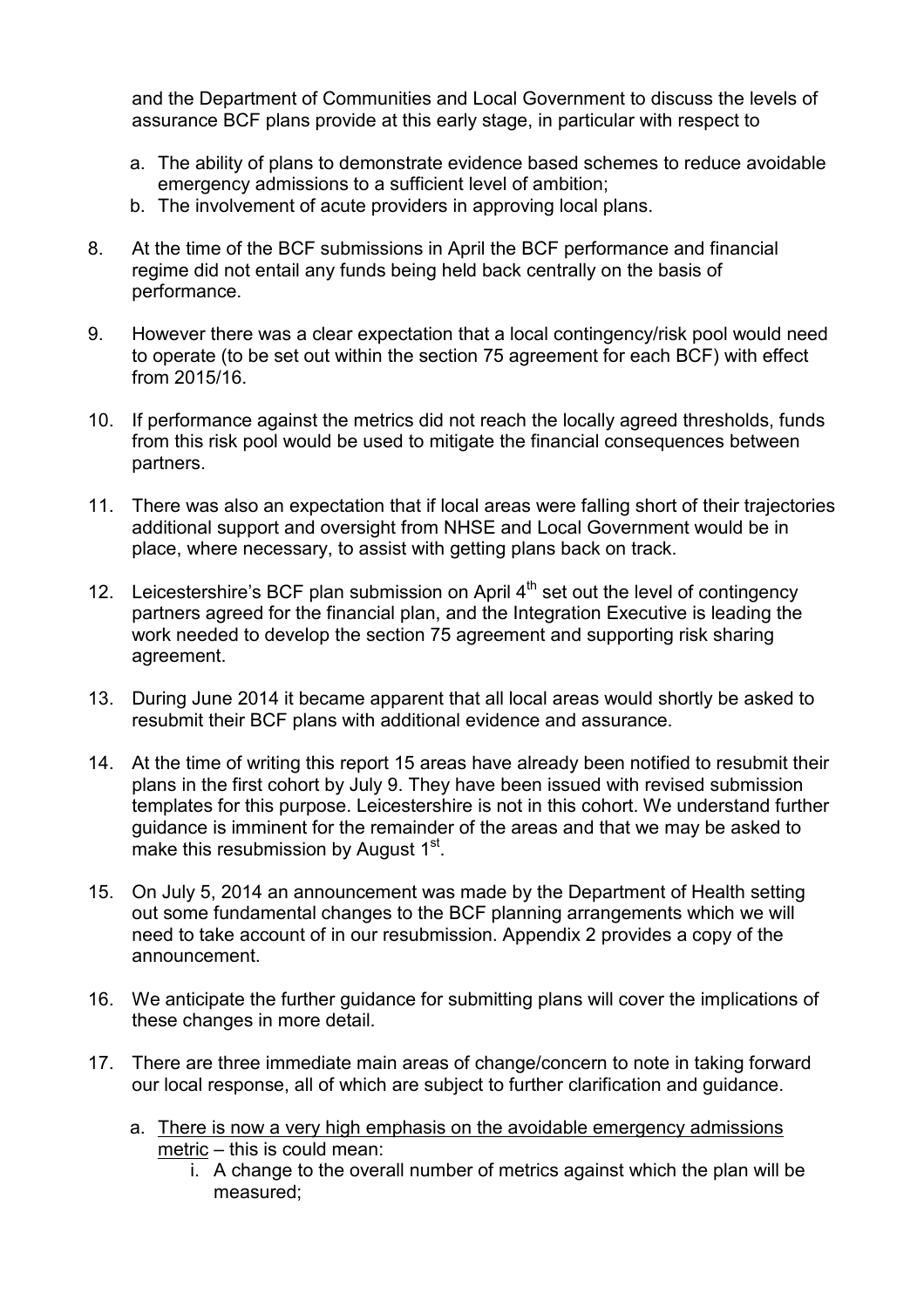- ii. A change to the level of ambition for the avoidable emergency admissions metric (a minimum level of 3.5% reduction in 2015/16 is indicated in the announcement);
- iii. A change to the underpinning definition of the avoidable emergency admissions metric;
- iv. A greater level of risk for Leicestershire in achieving the performance levels within the BCF plan;
- v. A more centralised and regular upward reporting requirement than anticipated;
- vi. BCF plans become focused wholly on reducing avoidable emergency admissions within one financial year, and fail to implement medium term integration and prevention schemes, which are key to a sustainable change in shifting care outside of hospital.
- b. Pay for performance has been introduced this could mean:
	- i. A proportion of the funds will be held back centrally and allocated incrementally based on performance achieved, with effect from 2015/16;
	- ii. A reduction in the overall monies available in the Leicestershire BCF plan if we cannot achieve the level of performance for the avoidable emergency admissions metrics;
	- iii. A much greater level of central scrutiny, control and upward reporting in this performance regime;
	- iv. The potential loss of a locally flexible risk pooling arrangement, depending on how the centralised system works.
- c. A requirement that a proportion of the funds allocated from 2015/16 are spent on *NHS provision outside of acute hospital settings* – this could mean:
	- i. Less flexibility in implementing integrated care market solutions (esp. for non-nhs provider solutions)
	- ii. Adjustments may be needed to BCF plans if the threshold for expenditure on non-acute NHS providers is not considered adequate to meet the guidance.
- 18. The above changes, and risks they represent, could jeopardise the progress already being made between partners in Leicestershire and across the wider LLR footprint as we set out our plans to transform health and care over the next 5 years, with the 3 local BCF plans as a key enabler to the medium term vision.
- 19. It could lead to increased tensions between local government and NHS partners both nationally and locally due to the high level of emphasis being placed on NHS finances/activity, which could be seen to be detracting from other aspects of the vision for integration, affecting the overall balance of BCF plans for the future, and placing additional risks on Local Authority adult social care budgets in particular
- 20. It is therefore essential that we jointly assess the local implications of the above changes, work together on assessing the risks and mitigations, and agree any adjustments needed to our BCF plan together, so that we can:-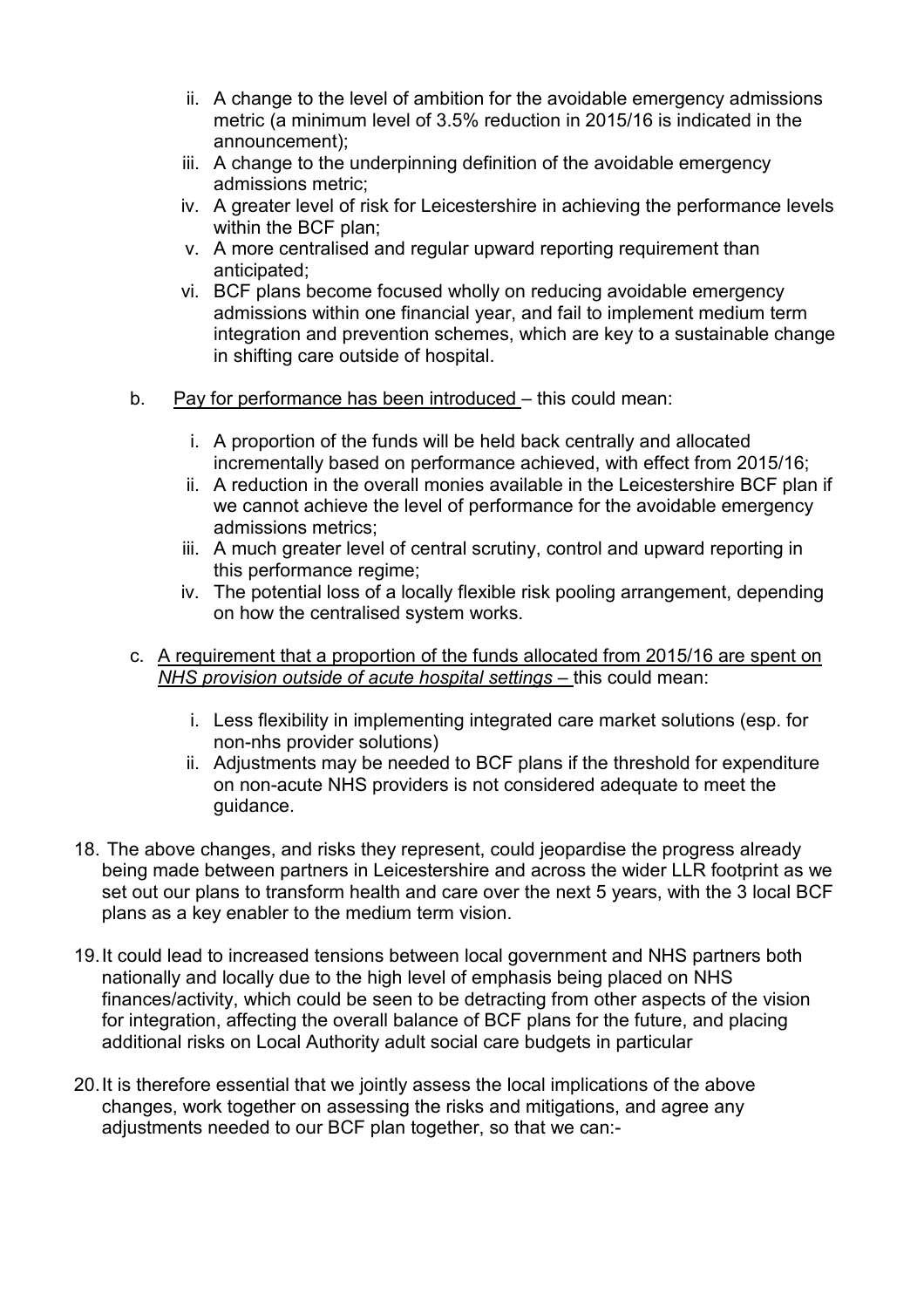- a. Continue our good progress in developing integrated care and support for local citizens;
- b. Provide a consistent message as a partnership about our intentions;
- c. Resubmit our BCF plan in line with the national requirements.

## **Proposals/Options**

- 21. The work to digest the guidance and resubmit our BCF plan in line with the national timetable will be led by the Integration Executive.
- 22. Should the national timetable extend beyond August  $1<sup>st</sup>$  we will consider the feasibility/timing of an additional H&WB Board meeting ahead of submission and confirm these arrangements as soon as possible.
- 23. The Director of Health and Care Integration convened an operational meeting on  $9<sup>th</sup>$  July with representatives from CCGs and local government across LLR to consider implications collectively and provide assurance that preparations and various analyses are already underway for the resubmission, using the materials issued to the first cohort of 15 areas, on the basis that these materials may be very similar for the remainder of the country.
- 24. A strategic level meeting between Leicestershire County Council, the two CCGs, University Hospitals of Leicester and Leicestershire Partnership Trust was also convened by the Director of Health and Care Integration on  $9<sup>th</sup>$  July to provide executive level direction and leadership to the next steps.
- 25. Specific actions taken/in progress during the next 2-3 weeks include:
	- a. Preparation of joint statements and media lines
	- b. Assessing the feasibility and risks associated with the 3.5% emergency admissions threshold, including quantifying the financial risks;
	- c. Analysing our current and future spend on NHS providers outside of the acute setting;
	- d. More detailed analysis by BCF scheme (this work was already in progress) against each of the BCF metrics) to give additional assurance on impact by scheme;
	- e. Recommending any adjustments to the plan;
	- f. Populating the revised submission templates;
	- g. Digesting the additional guidance when available.
- 26. A further policy announcement was made by Simon Stevens, the Chief Executive of NHSE, on 9 July relating to personal budgets. This also has implications for the integration and the BCF and a copy is given at Appendix 3 for information. Where possible, a verbal update can be given at the meeting.
- 27. In terms of the progress made to date on implementing the developments within the BCF plan for 2014-15, a fuller report is made on these in the performance paper later in this agenda. Two power point slides have also been attached at Appendix 4 by way of summary.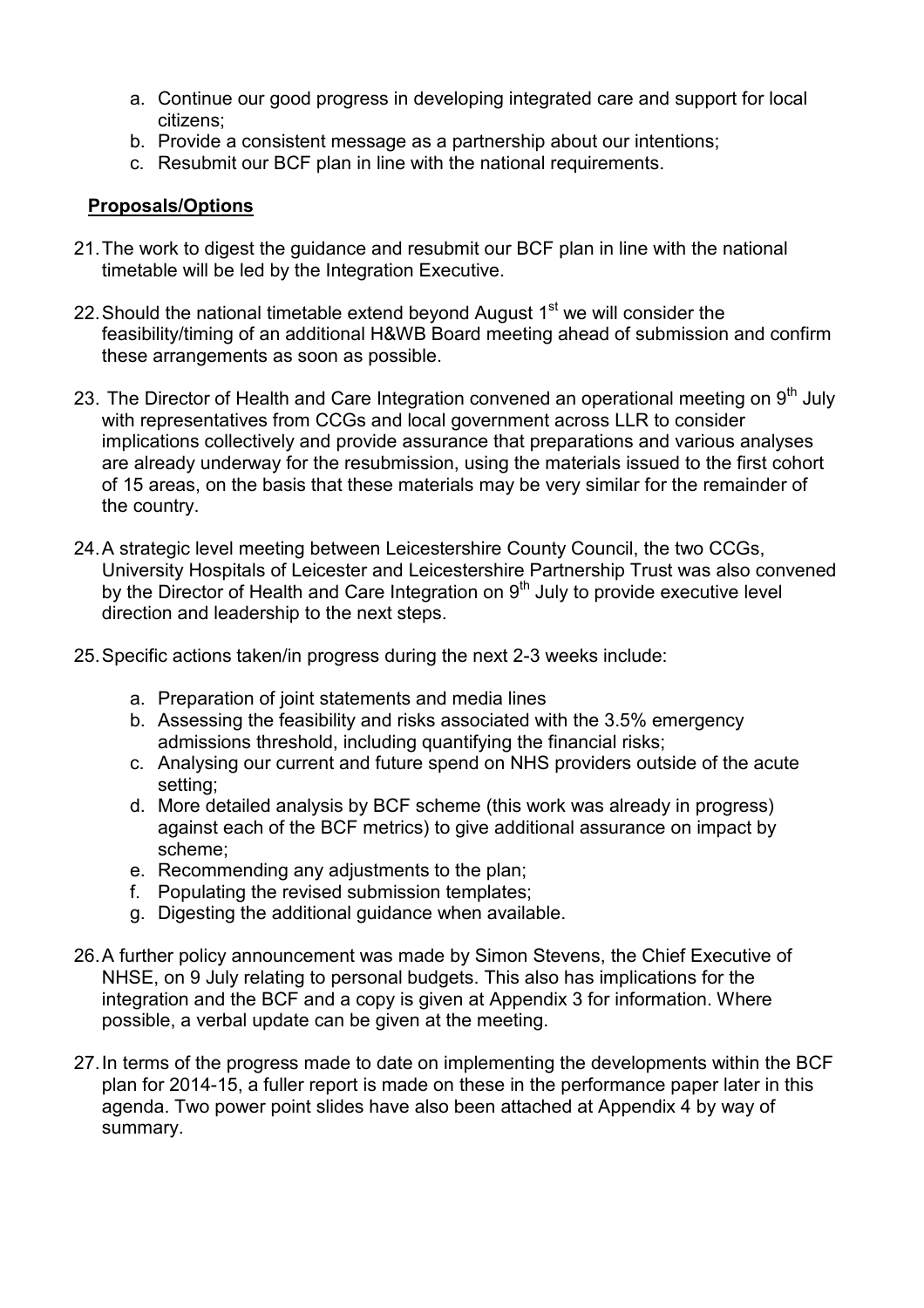### **Consultation/Patient and Public Involvement**

28. We will continue to engage with Local Healthwatch via the Integration Executive, however the timescales for resubmission are likely to prevent wider engagement.

#### **Resource Implications**

29. The changes to the national arrangements for the BCF could lead to a reduction in the funds available within the Leicestershire BCF, depending on the pay per performance guidance which has not yet been published.

### **Timetable for Decisions**

30. In the absence of firm guidance, we are currently planning for a resubmission by August 1, 2014.

### **Conclusions/Recommendations**

- 31. The Health and Wellbeing Board is asked to:
	- a. Consider and discuss the implications of the changes outlined in the report;
	- b. Approve the next steps/actions as set out in paragraphs 21 25 of the report:
	- c. Provide joint leadership and support in directing the work of the Integration Executive over the next period of BCF resubmission.

#### **Background papers**

Leicestershire BCF Plan (submitted April 4, 2014)

#### **Officer to Contact**

Name and Job Title Cheryl Davenport, Director of Health and Care Integration (joint appointment) Telephone: 0116 305 4212/ 07770 281610 Email: cheryl.davenport@leics.gov.uk

## **List of Appendices**

- Appendix 1 BCF spending plan summary
- Appendix 2 Department of Health Announcement 5 July 2014
- Appendix 3 Simon Stevens announcement on personal budgets 9 July 2014
- Appendix 4 2014/15 BCF implementation update slides